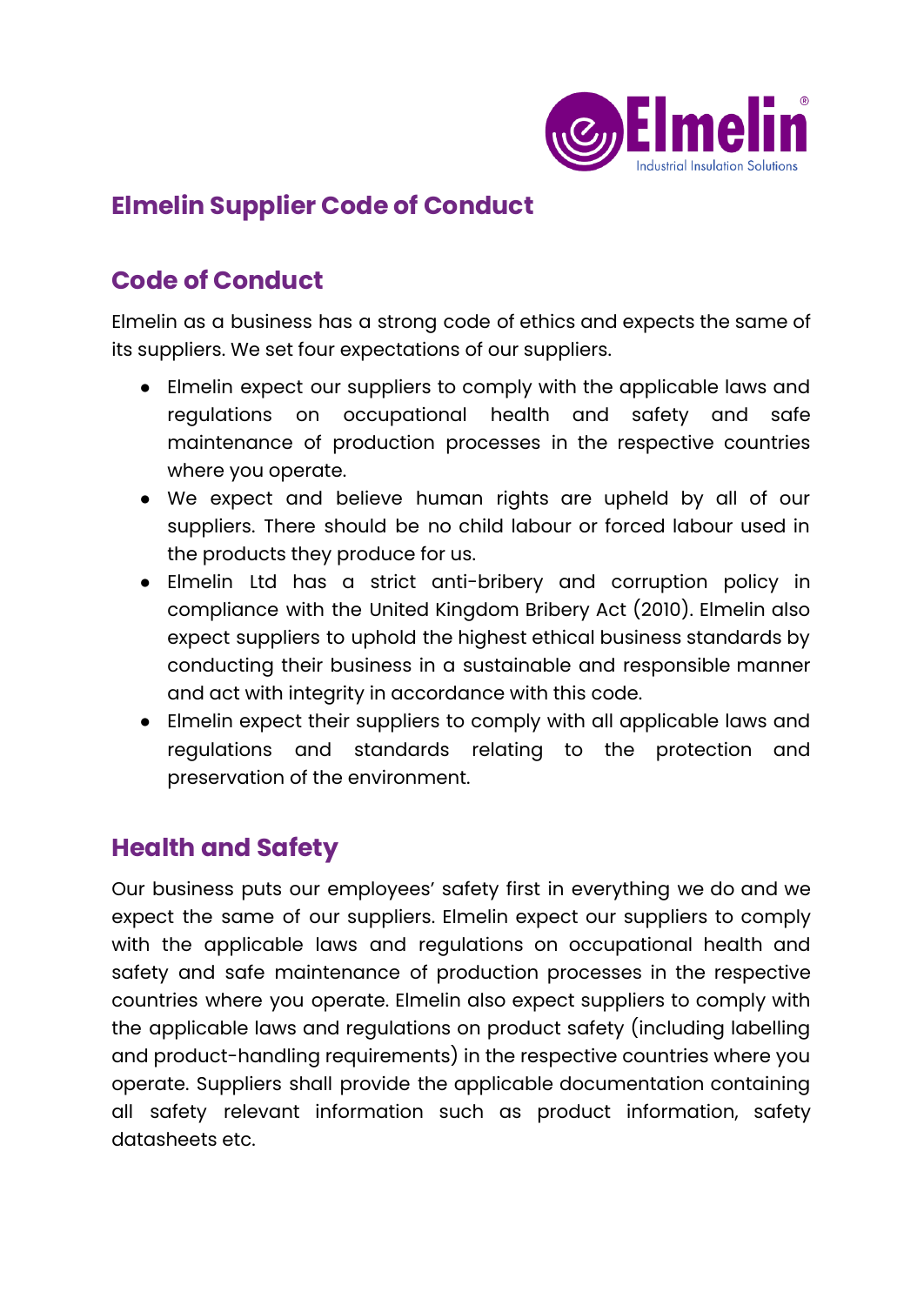# **Quality Systems**

Elmelin has for many years been an ISO 9001 registered supplier. More recently we have embarked on our journey towards IATF16949 the more rigid automotive requirement. We have obligations to ensure we purchase from suitably accredited organisations.

#### **Human rights and labour standards**

Our business values our employees and their contribution. We deplore organisations that use exploitative labour. We expect and believe human rights are upheld by all of our suppliers. There should be no child labour or forced labour in the products they produce for us. Elmelin is a proud supporter and participant of the Responsible Mica Initiative. Our participation and support of this initiative is helping to eliminate child labour in the mica supply chain. Our views and actions are articulated in our Child Labour Policy which can be found on our website.

### **Legal compliance and ethical business practices**

Elmelin Ltd has a strict anti-bribery and corruption policy in line with the Bribery Act (2010). This can be found on our website under policies. As such we expect our suppliers to comply with all applicable laws, regulations, contractual agreements and internationally recognized standards including, but not restricted to: the prohibition of corruption and bribery, conflict of interest, competition and antitrust, confidentiality and intellectual property, international trade compliance, licensing and permits, tax, data protection and privacy. Elmelin also expect suppliers to uphold the highest ethical business standards by conducting their business in a sustainable and responsible manner and act with integrity in accordance with this code. This also includes the duty to report any observed breach of the code.

#### **Environmental protection**